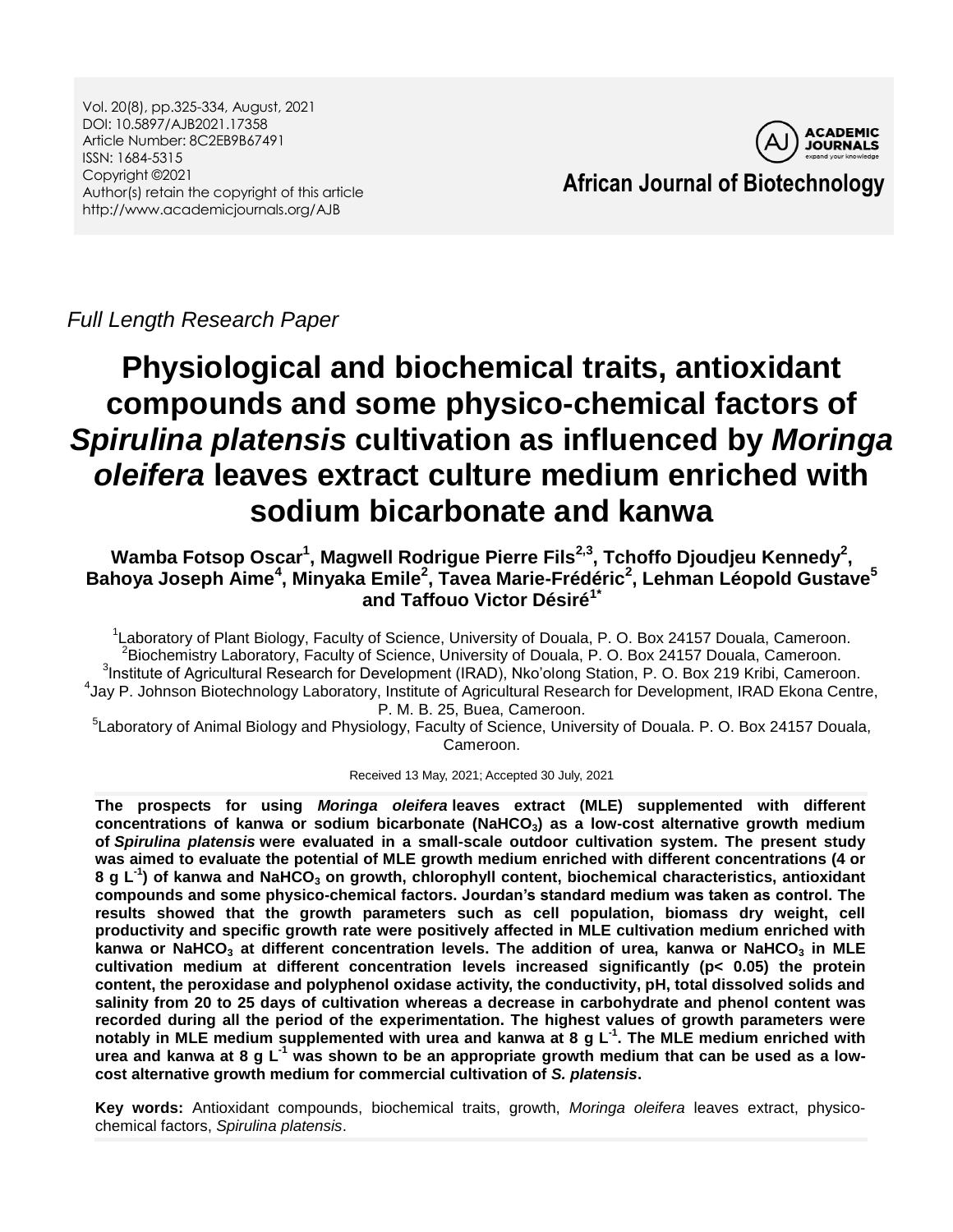# **INTRODUCTION**

Microalgae is in high demand in many biotechnology sectors such as bioremediation, biofuels, biofertilizers (Kosamia et al., 2020; Markou et al., 2021), cosmetics, biomedicals (Mesquita et al., 2017; Mellou et al., 2019; Wen et al., 2020), aquaculture (Shah et al., 2018) and animal and human nutrition (Molino et al., 2018) because of the biological and commercial value of its products. In this respect, *Spirulina platensis* is one of the most promising microalgae (Lupatini et al., 2017). It represents the most abundant and common photosynthetic, filamentous, multicellular and microscopic microalgae in the tropics and subtropics (Nyabuto et al., 2015). *S. platensis* is commercially produced because of its high digestibility and interesting protein content (46-71%) of the dry weight of the algae, as well as high amounts of essential fatty acids and amino acids, vitamins, pigments (phycobiliproteins and carotenoids) and polysaccharides (Zhu et al., 2018; Corrêa and Teixeira, 2021). This cyanobacterium has gained in importance and international demand not only for its nutritional and therapeutic properties but also for its applications in human and animal nutrition, therapeutics and diagnostics (Panjiar et al., 2017; Ama Moor et al.*,* 2020). It is generally recognized as safe from the US Food and Drug Administration and considered as the most complete food for the future by the Food and Agriculture Organization of the United Nations (Goulamabasse, 2018; Branyikova and Lucakova, 2020).

The growth and the biochemical composition of the biomass produced by S. platensis depend on many factors, the most important of which are temperature, nutrient availability and light (Madkour et al., 2012; Soni et al., 2019). The temperature of the culture medium of *S. platensis* was positively influenced by the addition of  $FeSO<sub>4</sub>.7H<sub>2</sub>O$  and NaCl to Jourdan's medium, while  $MgSO<sub>4</sub>.7H<sub>2</sub>O, CO(NH<sub>2</sub>)<sub>2</sub>$  and NaHCO<sub>3</sub> lead to a decrease of the temperature from 31.66 to 25.90°C (Ndjouondo et al., 2017). Production of spirulina with reduced costs is necessary when considering large-scale cultivation for industrial purposes. The cost of nutrients and availability are considered the second major factors influencing the cost of spirulina biomass production after harvesting (Vonshak, 1997). Zarrouk's medium has successfully served as the standard medium for *S. platensis* culture for many years (Zarrouk, 1966). Consequently, many media synthetic have been developed such as CFTIR medium (Venkataraman et al., 1995), OFERR medium (Singh, 2006) and Jourdan medium (Jourdan, 2013).

However, they are expensive, require rapidly depleting minerals, and not readily available. The change of the nutrients in Jourdan's medium has the potential to produce a large scale biomass of *S. platensis* and could be suitable for its optimal growth culture conditions that could be beneficial for human's health. According to Ndjouondo et al. (2017), the dry weight, the specific growth rate and the cell productivity of *S. platensis* were positively influenced by the addition of  $FeSO<sub>4</sub>$ .7H<sub>2</sub>O, NaCl,  $MgSO_4.7H_2O$ ,  $CO(NH_2)_2$  and NaHCO<sub>3</sub> to Jourdan's medium at 0.01, 2.5, 0.1, 0.02 and 4 g  $L^{-1}$ , respectively. Nutrients such as phosphorus, nitrogen, calcium, potassium and iron present in agro-industrial effluents and vegetables can be used to increase microalgae growth. A number of green algal species have been shown to be able to utilize carbonates such as  $Na<sub>2</sub>CO<sub>3</sub>$ and NaHCO<sub>3</sub> for cell growth (Emma et al., 2000).

Kanwa, a type of salt, is formed when salt water from a sea or lake evaporates and leaves behind colorful crystals of sodium chloride. It is also called halite or rock salt. Rock salts offer numerous health benefits, such as treating colds and coughs, as well as aiding digestion and contain various levels of trace minerals, such as manganese, copper, iron, and zinc (Nafee et al., 2013). Rock salt contains natural impurities having calcium sulfate  $(CaSO<sub>4</sub>)$  and potassium chloride (KCI) as impurities. It is found in deposits of rock salt, brines, saline lakes, marshes, seawater and saline earth (Nafee et al., 2013).

Plants subject to stress conditions produce cytotoxic activated oxygen that can seriously disrupt normal metabolism, through oxidative damage of lipids, proteins, and nucleic acids (Abbaspour, 2012). In response to stress, plants activate powerful antioxidant systems, both enzymatic (e.g., SOD, POD, catalase, glutathione reductase) and non-enzymatic (flavonoid, PC, carotenoids, vitamins C and E) (Ashraf, 2009; Kahrizi et al., 2012). According to Kasote et al. (2015) and Mostafa et al. (2016), this increase of PPO and POD activity could be correlated to a decrease in oxidative stress and reactive oxygen derivatives produced during photosynthesis and to the high content of phenols which would act as antioxidant by producing an enzymatic substrate to alleviate the harmful effects of reactive oxygen species.

The increase of some physico-chemical parameters such as salinity and total dissolved solids in *S. spirulina* cultivation media had being previously explained by the presence of electrically charged atoms which increase with the evaporation of water in media and to the change

<sup>\*</sup>Corresponding author. E-mail: dtaffouo@yahoo.com.

Author(s) agree that this article remain permanently open access under the terms of the Creative Commons Attribution [License 4.0 International License](http://creativecommons.org/licenses/by/4.0/deed.en_US)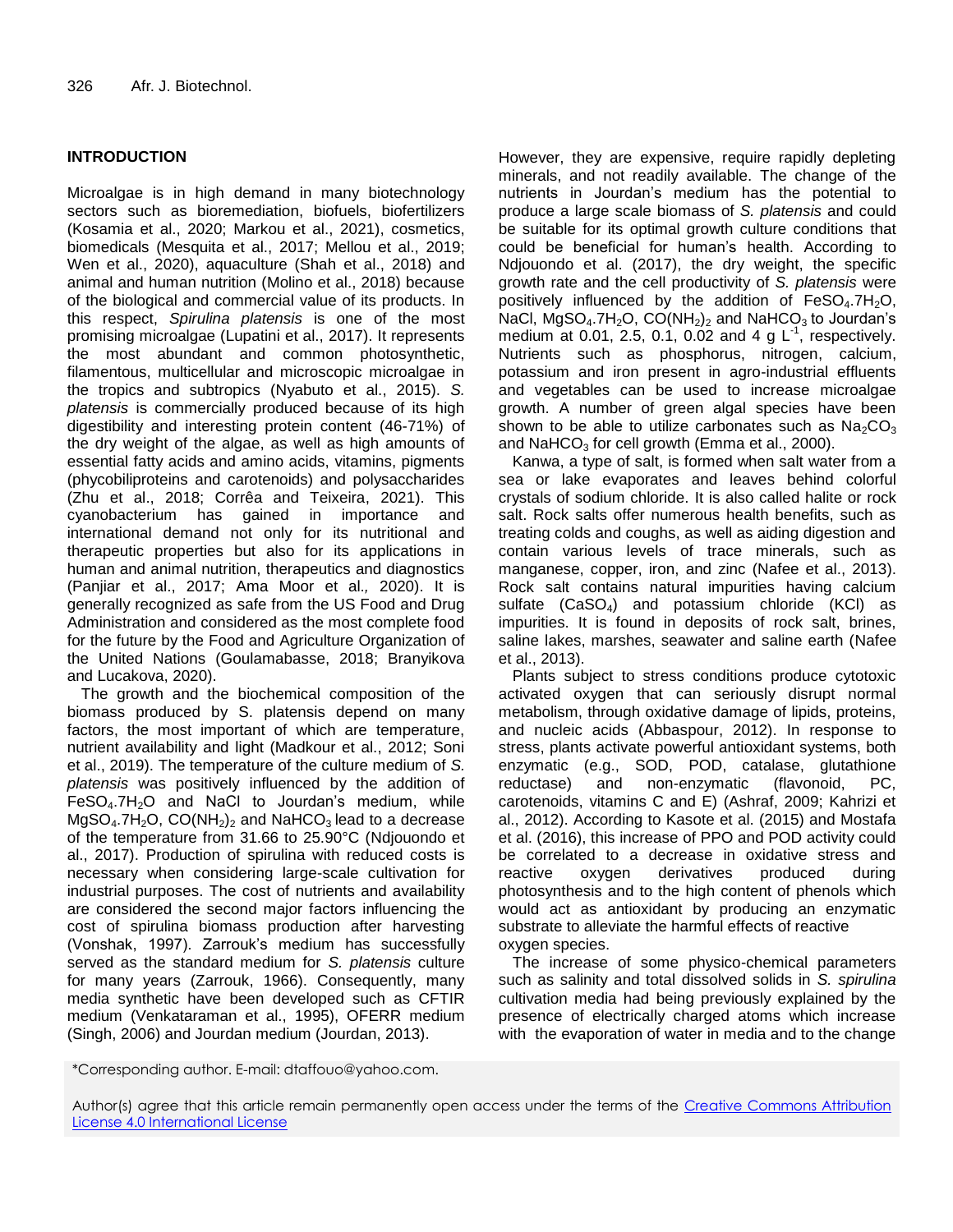of the other variables of the culture media due to uptake of nutrients brought by the different concentrations of NaHCO<sub>3</sub> in MLE media or by the increase in alkalinity and concentration of dissolved ionic salts resulting from MLE media (Mutanda et al., 2014; Rusydi, 2018). Soni et al. (2019) reported that for flourishing and optimal growth, temperature for *S. platensis* is between 30 and 35°C and pH value between 8.5 and 10.5.

The appropriate organic waste collected from digested sago starch (Miah et al., 2000), molasses (Andrade and Costa, 2007), rice mill effluents (Usharani et al., 2012), palm oil empty fruits bunches (Suharyanto et al., 2014), and digested rotten apple (Mia et al., 2019) were also used as growth media for *S. platensis* culture. Thus, for the mass production of *S. platensis* particularly in developing countries as Cameroon, there is a need to find an effective, cheaper and readily available alternative cultivation media.

Moringa *(Moringa oleifera* Lam.) is a highly valued plant, distributed in many countries of the tropics and subtropics. It has a high nutritional value and an impressive range of medicinal and industrial purposes (Khalafalla et al., 2010; Adebayo et al., 2011; Moyo et al., 2011). Moreover, Moringa leaves extract (MLE) has received enormous attention from the scientific community because of its rich source in hormones, antioxidants, vitamins and minerals such as iron, calcium and potassium as well as vitamins and macronutrients which have plant growth-promoting capabilities and often applied as exogenous plant growth enhancers (Rady et al., 2013; Yasmeen et al., 2013; Khan et al., 2017a, b). Thus, MLE contains appreciable amounts of macro and micronutrients and readily available and cost-effective feed to substitute inorganic fertilizers and support good *S. platensis* growth. To the best of our knowledge, few information is so far available for the use of MLE as *S. platensis* growth media.

The present study was aimed to evaluate the effect of MLE medium supplemented with different concentrations of kanwa or bicarbonate on the growth, chlorophyll content, biochemical characteristics, antioxidant compounds and some physico-chemical factors of *S. platensis* in order to define the optimal growth cultivation conditions.

## **MATERIALS AND METHODS**

#### **Plant material and growth medium**

The cyanobacterium *S. platensis* strain used in this study was obtained from the culture pond of SAGRIC Common Initiative Group Farm, Douala-Cameroon. *S. platensis* was grown on Jourdan's modified medium consisting of (per liter): 8 g  $NaHCO<sub>3</sub>$ , 5 g NaCl, 3 g Na<sub>2</sub>CO<sub>3</sub>.10H<sub>2</sub>O, 2 g KNO<sub>3</sub>, 0.15 g MgSO<sub>4</sub>. 7H<sub>2</sub>O, 0.12  $g(NH_4)_2HPO_4$ , 0.05 g CO(CH<sub>2</sub>)<sub>2</sub>, 0.02 g FeSO<sub>4</sub>. 7H<sub>2</sub>O and 0.02 g CaCl<sub>2</sub> and maintained at pH 8 by use of dilute 0.2 M NaOH solution.

Jourdan's medium was taken as control. For the five experimental groups, the *M. oleifera* leaves extracts (MLE) used as growth medium, was supplemented with 0.05 g  $L^{-1}$  of urea (U) and 4 or 8 g  $L^{-1}$  of kanwa (NaCl: K) or sodium bicarbonate (NaHCO<sub>3:</sub> B), respectively as follow: MLE+U; MLE+U+B4; MLE+U+K4, MLE+U+B8 or MLE+U+K8. The depth of the culture in the open concrete tanks was 15 cm with 15 L of MLE. For preparation of *M. oleifera* leaves extracts (MLE), the young moringa leaves were collected from a mature moringa tree from SAGRIC Common Initiative Group Farm. An amount of 40.0 g of young moringa leaves was suspended in 1.0 L of distilled water for 7 days. The suspension was stirred using a homogenizer to help maximize the amount of the extract. The solution was then sieved and filtered through a 30-mesh Tylor net. The extract diluted with distilled water at a 1:8 ratio (v/v) was used as MLE medium. The algae *S*. *platensis* cells were inoculated at a concentration of 15% (V inoculation/V media). The initial pH of all culture media was adjusted to 8 with 0.2 M NaOH before addition of *S*. *platensis* cells. Cultures were carried out in 25-L open concrete tanks under daylight in a greenhouse for 25 days. Growth and maintenance of the culture was done at  $30 \pm 2^{\circ}$ C under 12/12 h light-dark cycles. Cultures were agitated by aeration at a flux of 20 L/h provided by a diaphragm pump. Samples were collected every 5 days for assessment of the cyanobacteria growth as well as estimation of biochemical components status. All experiments were carried out with three replicates.

#### **Growth and productivity parameters determination**

*S. platensis* cell populations were determined by direct microscopic counting method described by Usharani et al. (2012). The number of filaments was evaluated using a light microscope (Cyscope® HP, Sysmex-Partec, Japan).

For dry weight concentrations measurement, homogenous suspension of *S. platensis* sample *(*200 ml) was filtered through Whatman no. 1 filter paper and oven dried at 50°C for 48 h. The dry filter containing *S. platensis* dry weight was cooled and weighed. The difference between the initial and final weight was taken as dry weight of *S. platensis* biomass.

The cell productivity of *S. platensis* was calculated according to the formula described by Jarisoa (2005):

$$
P = X_2 - X_1 / t_2 - t_1
$$

Where  $X_2$  and  $X_1$  represent the biomass concentrations at the times  $t_2$  and  $t_4$ .

The specific growth rate (µ) was calculated as follows (Göksan et al., 2007):

 $\mu = \ln X_2 - \ln X_1/t_2-t_1$ 

where  $X_2$  and  $X_1$  represent the biomass concentrations at the times  $t_2$  and  $t_1$  respectively.

#### **Biochemical characteristics determination**

Total soluble carbohydrates were estimated by phenol-sulphuric acid method (Dubois et al., 1956). 1 g of plant fresh materials was weighed and digested by hot ethanol 80% two times, each time by 5 mL ethanol and then filtered by Whatman No. 2. Filter paper and the extracts were diluted by distilled water to the volume of 50 mL. 1 ml for each sample was placed in the test tube and then 1 mL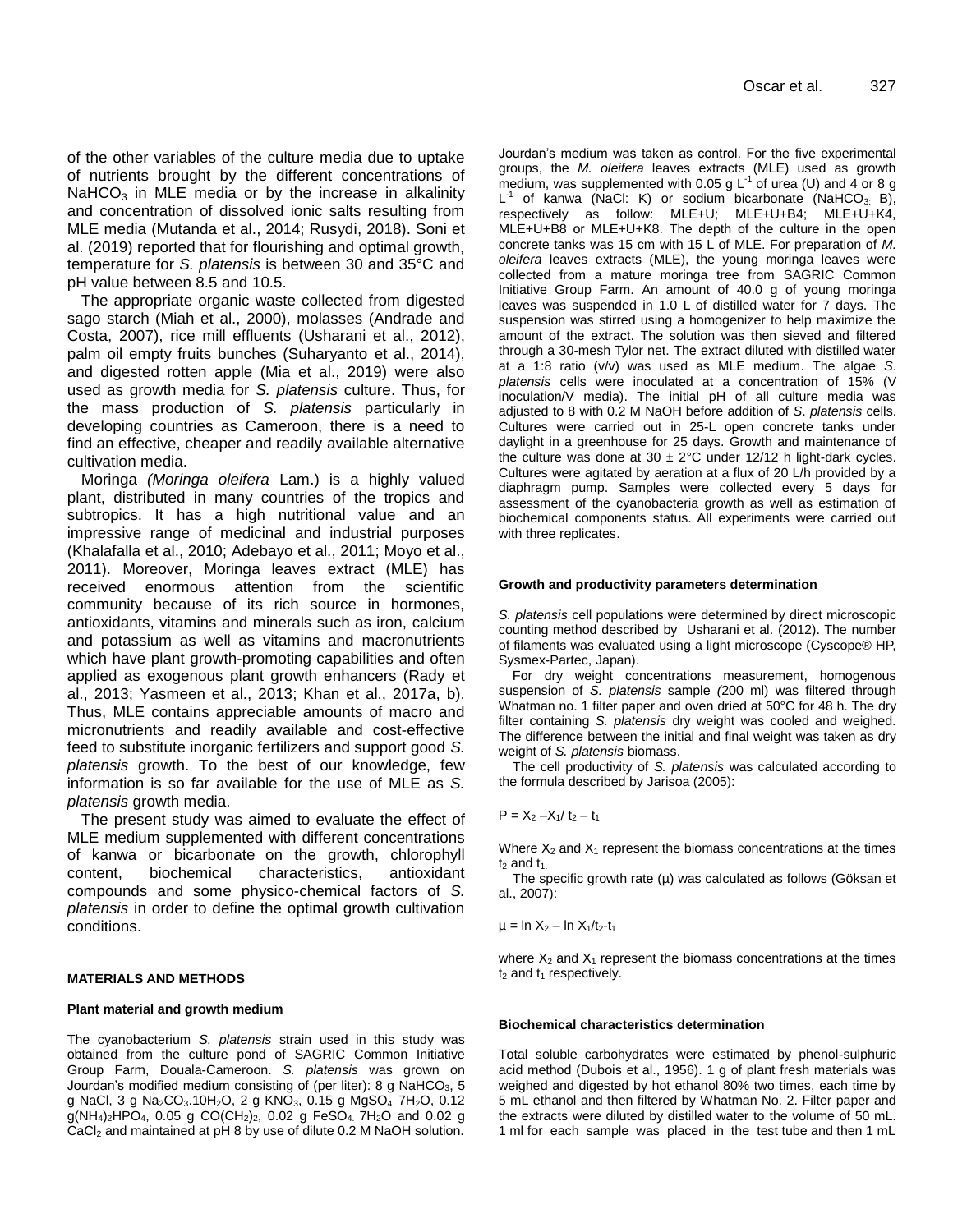| <b>Cultivation media</b> | <b>Treatment</b> | Cell population (cp $mL^{-1}$ ) | Dry weight (mg)              | Cell productivity (g $L^{-1}$ day-1) | Specific growth rate (cell day <sup>-1</sup> ) |
|--------------------------|------------------|---------------------------------|------------------------------|--------------------------------------|------------------------------------------------|
| Jourdan medium           | Control          | $90037 + 2363^{\circ}$          | $1.01 \pm 0.42^a$            | $0.25 \pm 0.002$ <sup>a</sup>        | $0.028 \pm 0.009$ <sup>a</sup>                 |
|                          | MLE+U            | $20783 \pm 1258$ <sup>e</sup>   | $0.40 \pm 0.26$ <sup>d</sup> | $-0.04 \pm 0.003$ <sup>d</sup>       | $-0.09 \pm 0.004$ <sup>d</sup>                 |
|                          | MLE+U+B4         | $47848 \pm 725$ d               | $0.64 \pm 0.62$              | $0.053 \pm 0.008$ c                  | $0.010 \pm 0.005$ c                            |
| Moringa leaf extract     | MLE+U+K4         | $61296 \pm 793$ c               | $0.74 + 0.40b$               | $0.14 \pm 0.002$                     | $0.015 \pm 0.006$ <sup>b</sup>                 |
|                          | MLE+U+B8         | $63778 \pm 2422$                | $0.79 \pm 0.74$              | $0.15 \pm 0.007$ <sup>b</sup>        | $0.018 \pm 0.006$ <sup>b</sup>                 |
|                          | MLE+U+K8         | $67825 \pm 815$ <sup>b</sup>    | $0.86 \pm 0.02^{\circ}$      | $0.16 \pm 0.006^{\circ}$             | $0.022 \pm 0.005$ <sup>a</sup>                 |

**Table 1.** Variation of cell population, biomass dry weight, cell productivity and specific growth rate of *S. platensis* of Moringa leaf extract media under different concentrations of kanwa or  $NafCO<sub>3</sub>$ .

Data are mean ± standard error (n = 5). MLE: *Moringa oleifera* leaves extract, U: urea, K: kanwa (NaCl), B: NaHCO<sub>3</sub>. Means followed by the same letter in the same column are not significantly different (p <0.05) as determined by Fisher LSD test.

phenol solution added. The procedure was followed by adding 5 mL of sulphuric acid by shaking well. The yellow-orange colour was pipetted off and the wavelength was read in 490 nm by spectrophotometer (Pharmaspec UV-1700 model). The amount of carbohydrates was presented from the glucose standard curve.

Total soluble protein content was measured according to the method described by Bradford (1976) using bovine serum albumin (BSA) as a protein standard. Fresh leaf samples (100 mg) were homogenized with 4 mL Na-Phosphate buffer (pH 7.2) and then centrifuged at 13000 g for 4.5 min at 4°C. 1 ml of supernatant is added to the Bradford reagent (5 mL) and the mixture was incubated thereafter in the dark for 15 min. Then, it was pipetted in spectrophotometer cuvettes and absorbance was measured at 595 nm using a UV spectrophotometer (PG instruments T60).

#### **Chlorophyll content determination**

Total leaf chlorophyll (CHL) of plants was extracted in 80% (v/v) aqueous acetone and absorption was measured spectrophotometer (Thermospertronic Heλios β) at 645 and 663 nm (Arnon, 1949). CHL was calculated using the formula:

Total leaf chlorophyll =  $(20.2 \times D645 + 8.02 \times D663) \times (50/1000) \times$ 100/5) x ½

Where, D: Absorbance

#### **Antioxidant compounds determination**

The activity of peroxidase (POD) and polyphenol oxidase (PPO) were determined according to Thorpe and Gaspar (1978) and Van Kammen and Broumer (1964) methods, respectively. For the assay of POD and PPO, a fresh *S. platensis* sample was extracted in 10 mL potassium phosphate buffer (50 mM, pH 6.0). The homogenate was subsequently centrifuged (6000 g, 30 min at 4°C) and the supernatant was collected. The pellet was re-suspended in the same buffer centrifuged under the same conditions as previously. The second supernatant was added to the first to obtain extract which was used for PPO and peroxidase POD activity. POD activity was determined by measuring the oxidation of guaiacol and the increase in absorbance at 420 nm was recorded in 3 min. PPO activity was assayed by measuring the decomposition of  $H_2O_2$  by following the decline in its absorbance at 330 nm for 30 s. The activity was defined as Unit/µg of proteins contents.

The phenol content (PC) was determined according to the method described by Singleton and Rossi (1965). Ethanol extracts

 $(0.2 \text{ mL})$  were added to 1.6 mL of  $H<sub>2</sub>O$  and 0.5 mL of Folin-Ciocalteu reagent and incubated at 25°C for 10 min. Afterwards, 1  $mL$  of a 7.5% solution of  $Na<sub>2</sub>CO<sub>3</sub>$  was added to each sample and left at 40°C for 20 min in a water bath, with intermittent shaking. The absorbance of the sample was recorded at 760 nm. The calibration curve was performed with gallic acid and the results were expressed as mg of gallic acid equivalents per g of dry weight.

#### **Physico-chemical parameters determination**

The conductivity, temperature, pH, total dissolved solids and salinity of media were measured according to the methods described by Rodier et al. (2009). The physico-chemical parameters were recorded daily using multi-parameters (HI 98130, HANNA Instruments, Rhodes Island, USA).

#### **Statistical analysis**

The data obtained were represented as the mean  $\pm$  standard error. All of the statistical analyses were conducted using SPSS 20.0 software (SPSS, Inc., Chicago, IL, USA). The one-way analysis of variance (ANOVA) with Duncan's Multiple Range Tests was used to compare differences between treatment means when significant F values were observed at p <0.05.

# **RESULTS AND DISCUSSION**

#### **Growth parameters**

Growth of *S. platensis* was expressed in terms of cell population (CP), biomass dry weight (DW), cell productivity (CPr) and specific growth rate (SGR) (Table 1). The highest values of CP (90037  $\pm$  2363 cp mL<sup>-1</sup>), DW  $(1.01 \pm 0.42 \text{ mg/L})$ , CPr  $(0.25 \pm 0.002 \text{ g L}^{-1} \text{ day}^{-1})$  and  $SGR$  (0.028  $\pm$  0.009 cell day<sup>-1</sup>) were recorded in the Jourdan medium (control) compared to all other treatments comprising moringa leaf extract (MLE) during all the period of experimentation (Table 1). The highest values of CP (67825  $\pm$  815 cp mL<sup>-1</sup>), DW (0.86  $\pm$  0.02 mg L<sup>1</sup>), CPr (0.16  $\pm$  0.006) and SGR (0.022  $\pm$  0.005) registered in MLE enriched with urea and kanwa at 8 g L<sup>-</sup>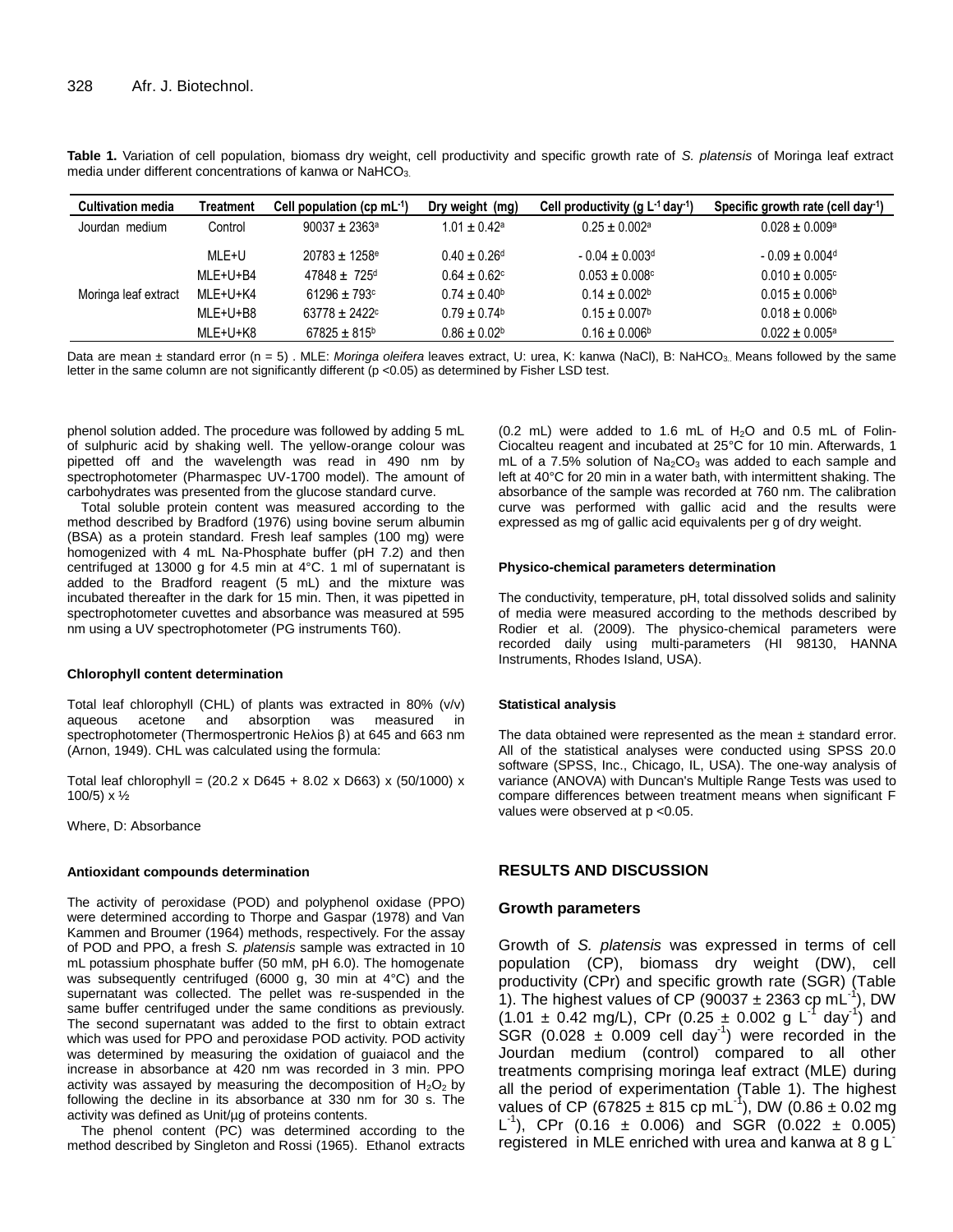<sup>1</sup> were also significantly (p < 0.05) higher than those grown in other MLE media compared to control (Table 1). Kanwa, a type of salt, is formed when salt water from a sea or lake evaporates and leaves behind colorful crystals of sodium chloride. According to Nafee et al., (2013), it also contains natural impurities such as calcium sulfate, potassium chloride and various levels of trace minerals, such as manganese, copper, iron, and zinc. Moreover, MLE has received enormous attention from the scientific community because of its rich source in hormones, antioxidants, vitamins and minerals such as iron, calcium and potassium as well as vitamins and macronutrients which have plant growth-promoting capabilities and often applied as exogenous plant growth enhancers (Rady et al., 2013; Yasmeen et al., 2013; Khan et al., 2017a, b). In this study, the CP, DW, CPr and SGR were significantly (p <0.05) increased when the MLE cultivation medium was enriched with NaHCO<sub>3</sub> or kanwa compared to those supplemented only with urea (Table 1). These results could be explained by the fact that the supply of MLE cultivation medium NaHCO<sub>3</sub> or kanwa can improve water quality and increase the quality of *S. platensis* growth and it will also cause good removal of turbidity in the cultivation media so that the light penetration increases will improve photosynthesis and production of *S. platensis* (Ogbonna and Chukukwu, 2018; Silva et al., 2020). This may be also due to uptake of nutrients (carbohydrates and ash) and minerals (Na, K, Ca, Mg) brought by MLE and supplemented NaHCO $_3$  or kanwa which increase cell growth and the metabolism of carbon in the photosynthetic activity of *S. platensis* (Nweze and Nwafor, 2014a,b). A number of green algal species have been shown to be able to utilize carbonates such as  $Na<sub>2</sub>CO<sub>3</sub>$  and NaHCO<sub>3</sub> for cell growth (Emma et al., 2000). Large-scale production of *S. platensis* biomass is essentially a complex process involving a large number of variables and for their successful growth; the nutrient sources and the temperature needs to be conditioned to meet as many of the essential requirements of the organism (Ndjouondo et al., 2017). On the other hand, the values of CP (20783  $\pm$  1258 cp mL<sup>-1</sup>) and DW (0.40  $\pm$ 0.26 mg L<sup>-1</sup>) and those of CPr (- 0.04  $\pm$  0.003) and SGR (-0.09 ± 0.004) of *S. platensis* were negatively affected by MLE supplemented only by urea (Table 1). These low values of CP, DW, CPr and SGR were influenced by nutrients found in *S. platensis* cultivation media (Magwell, 2017).

# **Biochemical characteristics**

In this study, the presence of kanwa or  $N$ aHCO<sub>3</sub> in MLE cultivation medium of *S. platensis* at different concentration levels resulted in a significant ( $p < 0.05$ ) increase in proteins content compared to Jourdan standard medium (control) except in the MLE medium

supplemented only with urea while a significant (P <0.05) decrease in carbohydrate and phenol contents was recorded during all the period of experimentation (Figure 1b and c). The results showed that the MLE medium enriched with urea and kanwa (8 g  $L^{-1}$ ) was significantly (P <0.05) higher than other treatments. This could be related to the high amount of nutrients in the medium such as colorful crystals of sodium chloride and natural impurities having calcium sulfate and potassium chloride (Nafee et al., 2013). The effect of the MLE 'supplemented with urea and kanwa could be also explained by the increase of nitrogen assimilation due to the high amount of inorganic carbon provided by  $N$ aHCO<sub>3</sub> in the medium. A number of green algal species have been shown to be able to utilize carbonates such as  $Na<sub>2</sub>CO<sub>3</sub>$  and NaHCO<sub>3</sub> for cell growth (Emma et al., 2000). In this study, the carbohydrate content remains very low compared to the protein content (Figure 1a and b). Depraetere et al., (2015) reports that when the amount of nitrogen is high or excessive, it would lead to carbohydrate hydrolysis. The present study also revealed significant (P<0.05) decrease in MLE medium supplemented only with urea for all the treatments compared to Jourdan standard medium (Figure 1a, b and c). This effect of urea could be attributed to the low concentration used for this experiment (50 mg  $L^{-1}$ ). According to Rangel-Yagui et al. (2004), the best cellular growth for *S. platensis* was observed with 500 mg  $L^{-1}$  of urea at a light intensity of 5600 lux.

# **Chlorophyll content**

The enrichment of MLE cultivation medium with urea, kanwa or NaHCO $_3$  at different concentration levels led to a significant decrease (p< 0.05) in chlorophyll content during all the cultivation period of *S. platensis* compared to Jourdan standard medium (Figure 2). This depressive effect may be attributed to salt-induced weakening of protein-pigment-lipid complex or increased chlorophyllase (Strogonov, 1970). The significant (P< 0.05) decrease of chlorophyll content could be also due to low (50 mg  $L^{-1}$ ) concentration of urea supply. According to Rangel-Yagui et al. (2004), the highest concentration of chlorophyll in the biomass was observed with 500 mg  $L^1$  at a light intensity of 1400 lux.

# **Antioxidant compounds**

In the present study, antioxydant compounds of *S. platensis* were expressed in terms of polyphenol oxidase (PPO), peroxidase (POD) and phenol content (PC) (Table 2). The highest values of PPO (6.02  $\pm$  0.044 UE  $\mu$ g-1) and POD (0.63  $\pm$  0.03 UE  $\mu$ g-1) were recorded in the medium which contains MLE enriched with urea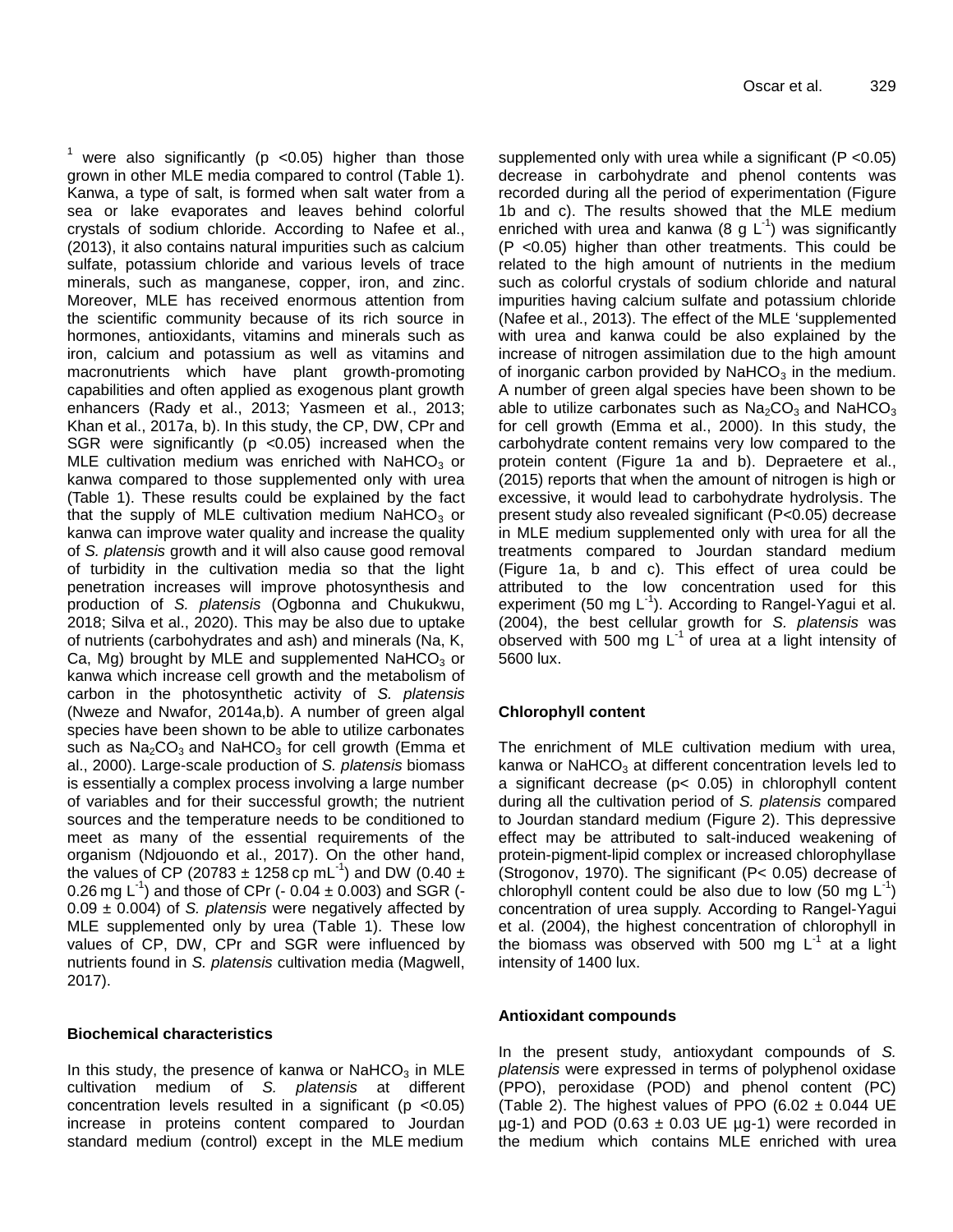

**Figure 1.** Variation of some biochemical characteristics in Moringa leaf extract (MLE) in response to kanwa or NaHCO<sub>3</sub> at different concentration levels. (a) Carbohydrate, (b) proteins. Data are Mean  $\pm$  standard error (n = 5). Mean followed by the same letter are not significantly different (p <0.05) as determined by Fisher LSD test. Bars indicate standard error.



**Figure 2.** Variation of total leaf chlorophyll content in Moringa leaf extract (MLE) in response to kanwa or NaHCO<sub>3</sub> at different concentration levels. Data are Mean  $\pm$  standard error (n = 5). Mean followed by the same letter are not significantly different (p <0.05) as determined by Fisher LSD test. Bars indicate standard error.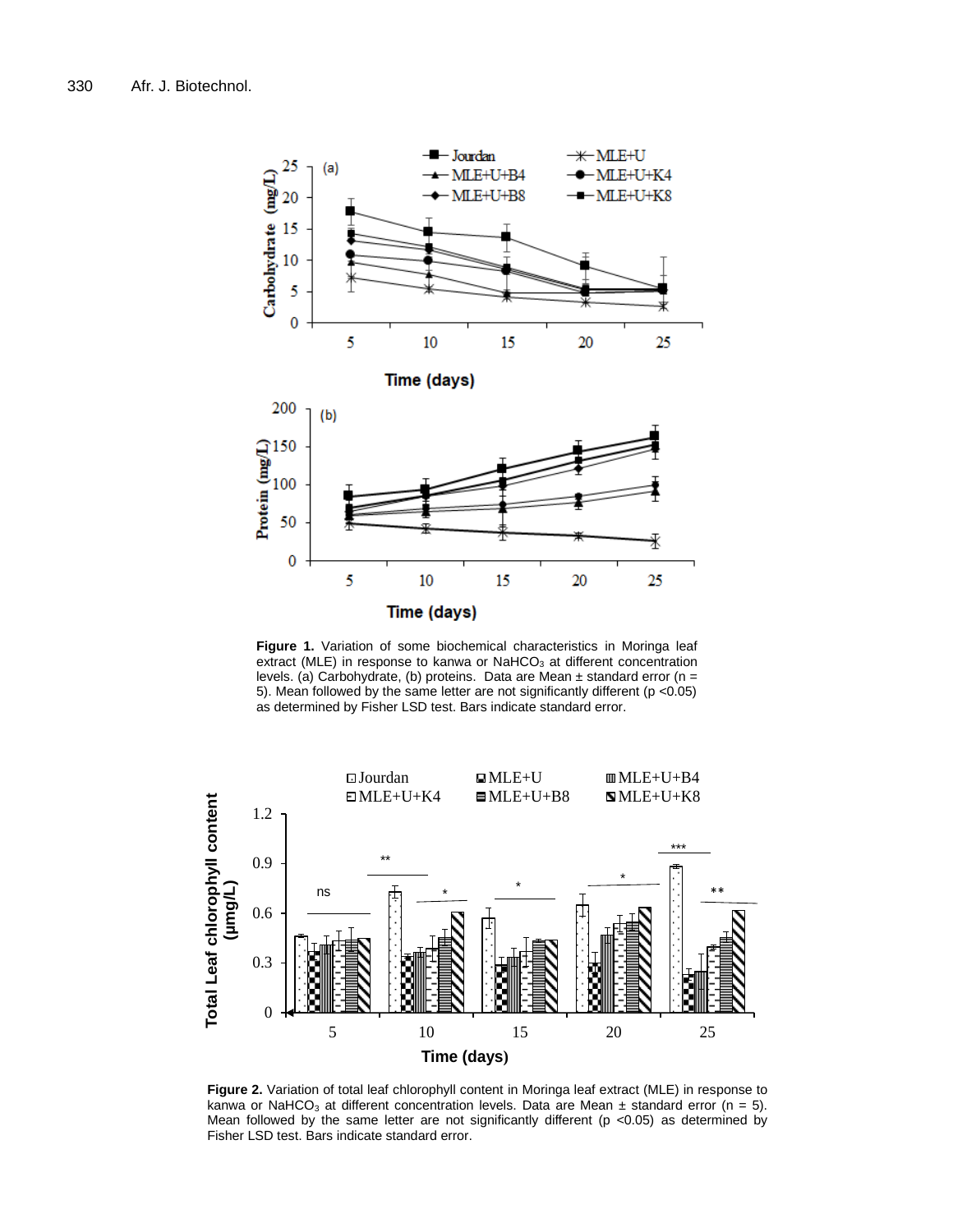| Media          | Treatment | PPO $(10^{-3} \times UE \mu g^{-1})$ | POD (10 <sup>-3</sup> $\times$ UE $\mu$ g <sup>-1</sup> | PC (mg I <sup>-1</sup> |
|----------------|-----------|--------------------------------------|---------------------------------------------------------|------------------------|
| Jourdan medium | Control   | $2.00 \pm 0.024$ <sup>d</sup>        | $0.03 \pm 0.03^d$                                       | $2.09 \pm 0.07a$       |
|                | MLE+U     | $6.02 \pm 0.044$ <sup>a</sup>        | $0.63 \pm 0.03^{\circ}$                                 | $1.00 \pm 0.01e$       |
|                | MLE+U+B4  | $4.07 \pm 0.002^b$                   | $0.27 \pm 0.02^b$                                       | $1.55 \pm 0.21d$       |
| MLE            | MLE+U+K4  | $3.33 \pm 0.012^{\circ}$             | $0.26 \pm 0.01^{bc}$                                    | $1.63 \pm 0.25c$       |
|                | MLE+U+B8  | $2.30 \pm 0.018$ <sup>cd</sup>       | $0.18 \pm 0.02$ <sup>cd</sup>                           | $1.80 \pm 0.21$ bc     |
|                | MLE+U+K8  | $2.23 \pm 0.010^{\text{cd}}$         | $0.17 \pm 0.02$ <sup>cd</sup>                           | $1.88 \pm 0.11$ b      |

Table 2. Variation of antioxidant compounds of *S. platensis* in response to kanwa or NaHCO<sub>3</sub> at different concentration levels.

Data are mean ± standard error (n = 5). MLE: Moringa oleifera leaves extracts, U: urea, K: kanwa (NaCl), B: NaHCO<sub>3</sub>, POD: peroxidase and PPO: polyphenol oxidase, PC: phenol content. Means followed by the same letter in the same column are not significantly different (p <0.05) as determined by Fisher LSD test.

compared to Jourdan standard medium (control) which showed the lowest values (2.00  $\pm$  0.024 UE  $\mu$ g<sup>-1</sup>) and  $(0.03 \pm 0.03 \, \text{UE} \, \mu\text{g} \cdot \text{1})$ , respectively (Table 2). On the other hand, the highest value of PC was noted in Jourdan standard medium (2.09  $\pm$  0.07 mg L<sup>-1</sup>) while the lowest value was observed in MLE cultivation medium supplemented only with urea (1.00  $\pm$  0.010 mg L<sup>-1</sup>) (Table 2). In response to stress, plants activate powerful antioxidant systems, both enzymatic (e.g., SOD, POD, catalase, glutathione reductase) and non-enzymatic (flavonoid, PC, carotenoids, vitamins C and E) (Ashraf, 2009; Kahrizi et al., 2012). The activity of antioxidant enzymes (PPO and POD) was notably increased with the cultivation period of *S. platensis* in all MLE medium supplemented with different concentrations of kanwa or  $N$ aHCO<sub>3</sub> compared to Jourdan standard medium (Table 2). The use of MLE based medium supplemented with a high concentration of kanwa or  $N$ aHCO<sub>3</sub> may cause the increasing trend of the amount of PPO and POD activity. According to Kasote et al. (2015) and Mostafa et al. (2016), this increase in enzymatic activity could be correlated to a decrease in oxidative stress and reactive oxygen derivatives produced during photosynthesis and to the high content of phenols which would act as antioxidant by producing an enzymatic substrate to alleviate the harmful effects of reactive oxygen species.

# **Physico-chemical parameters**

In this study, some physico-chemical parameters (conductivity, pH, total dissolved solids and salinity) of *S. spirulina* cultivation media led to a significant (p < 0.05) increase in MLE media enriched with different concentrations of urea, kanwa or  $N$ aHCO<sub>3</sub> from 20 to 25 days of cultivation compared to Jourdan medium and others treatments (Figure 3a, c, d and e). This increase of salinity and total dissolved solids could be explained by increase with the evaporation of water in media and to the change of the other variables of the culture media due to uptake of nutrients brought by the different concentrations of kanwa or NaHCO $_3$  in MLE media **(**Rusydi, 2018). This progressive increase in total dissolved solids and salinity could be explained by the increase in alkalinity and concentration of dissolved ionic salts resulting from MLE media with different concentration of kanwa or  $N$ aHCO<sub>3</sub> following the evaporation of water from the media as reported by Mutanda et al. (2014). The temperature of *S. platensis* cultivation media varied significantly ( $p < 0.05$ ) between 29 and 31°C and the pH between 8 and 10 with the highest value of temperature (31°C ) recorded in MLE medium supplemented with urea and Kanwa at 8  $q L^{-1}$ and the lowest (29°C) was noted in Jourdan standard medium (Figure 3b). The results obtained are in agreement with those reported by Soni et al. (2019) which indicated that for flourishing and optimal growth, temperature for *S. platensis* is between 30 and 35°C and pH value between 8.5 and 10.5.

# **Conclusion**

In general, the results of this study showed that the growth parameters such as cell population, biomass dry weight, cell productivity and specific growth rate were positively affected in MLE cultivation medium enriched with kanwa or NaHCO $_3$  at different concentration levels. This result may be due to uptake of nutrients (carbohydrates and ash) and minerals (Na, K, Ca, Mg) brought by MLE and supplemented NaHCO $_3$  or kanwa which increase cell growth and the metabolism of carbon in the photosynthetic activity of *S. platensis*. The addition of kanwa or NaHCO $_3$  in MLE cultivation medium at different concentration levels increased significantly the presence of electrically charged atoms which physicochemical parameters (conductivity, pH, total dissolved solids and salinity) from 20 to 25 days of cultivation, the protein content and antioxidant enzymes (PPO and POD) activity whereas a decrease in carbohydrate content was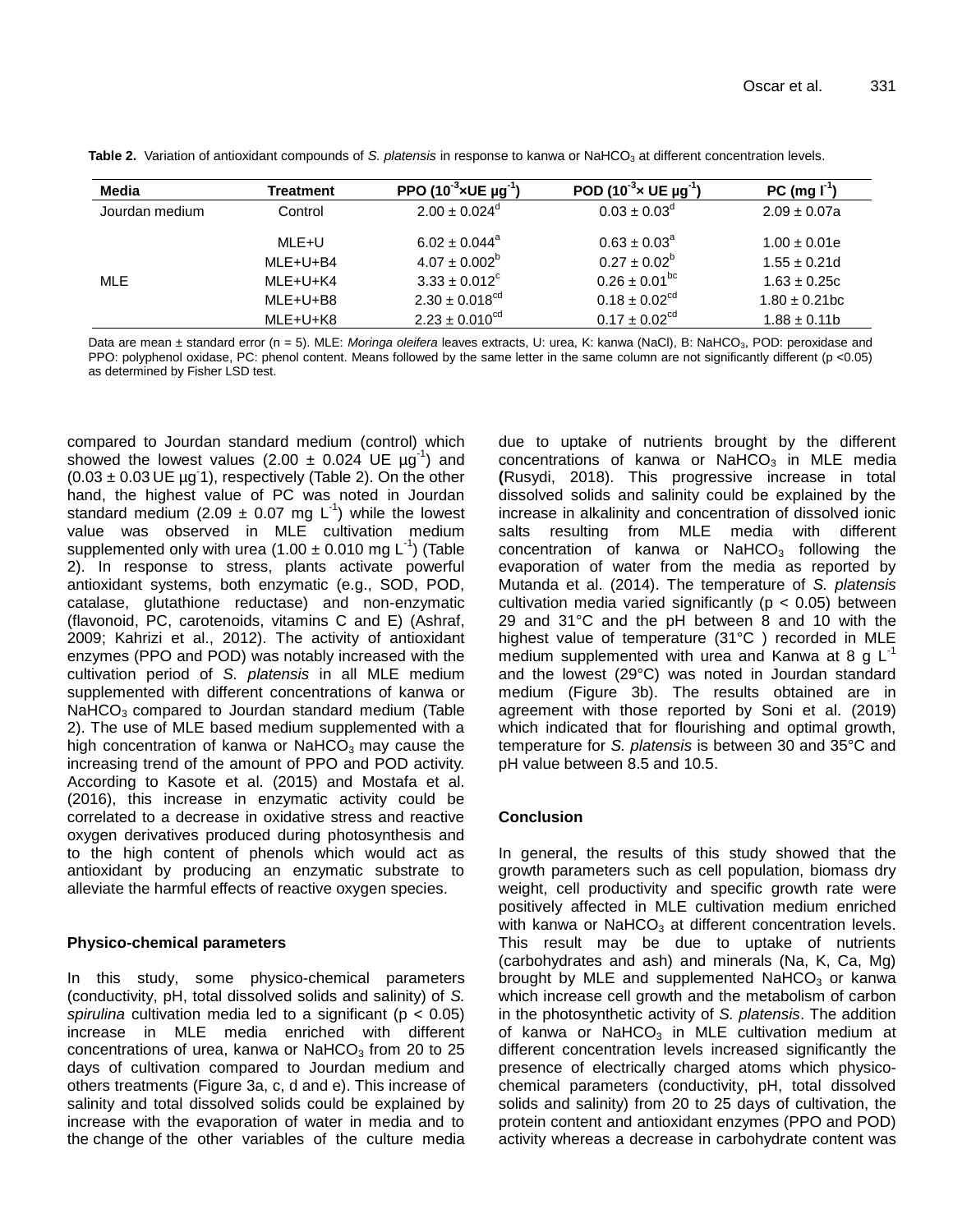

**Figure 3.** Variation of some physico-chemical parameters in Moringa leaf extract (MLE) in response to kanwa or NaHCO<sub>3</sub> at different concentration levels. (a) Conductivity, (b) Temperature, (c) pH, (d) Total dissolved solid, (e) Salinity. Data are Mean  $\pm$  standard error (n = 5). Mean followed by the same letter are not significantly different (p <0.05) as determined by Fisher LSD test. Bars indicate standard error.

recorded during all the period of the experimentation. This increase in enzymatic activity could be correlated to a decrease in oxidative stress and reactive oxygen derivatives produced during photosynthesis and to the high content of phenols which would act as antioxidant by producing an enzymatic substrate to alleviate the harmful effects of reactive oxygen species. This study draws attention to a good view on MLE as a cheaper and easily available organic fertilizer that need to be enriched for the culture of *S. platensis*. Thus, further investigations should be done in the commercial cultivation of *S. platensis* using MLE in agriculture, food industry, cosmetics, pharmaceutics and medicine.

# **CONFLICT OF INTERESTS**

The authors have not declared any conflict of interests

# **ACKNOWLEDGEMENT**

The authors thank the SAGRIC Common Initiative Group (CIG) Farm, Douala-Cameroon who graciously provided us with the *Spirulina* strain.

### **REFERENCES**

- Abbaspour H (2012). Effects of salt stress on lipid peroxidation, antioxidative enzymes and proline accumulation in pistachio plants. Journal of Medicinal Plant Research 6(3):526-529.
- Adebayo AG, Akintoye HA, Olufolaji OO, Aina MT, Olatunji MT, Shokalu AO (2011). Assessment of organic amendments on vegetative development and nutrient uptake of *Moringa oleifera* Lam. in the nursery. Asian Journal of Plant Sciences 10(1):74-79.
- Ama Moor VJ, Pieme CA, Nkeck JR, Nya Biapa CP, Ikomey MG, Kouanfack C, Okomo Assoumou MC, Ngogang J (2020). *Spirulina platensis* enhances immune status, inflammatory and oxidative markers of HIV patients on antiretroviral therapy in Cameroon. Research Square pp. 1602-6494.
- Andrade MR, Costa JAV (2007). Mixotrophic cultivation of microalga *Spirulina platensis* using molasses as organic substrate. Aquaculture 264(1-4):130-134.
- Arnon DI (1949). Copper enzymes in isolated chloroplasts. Polyhenoloxidases in *Beta vulgaris.* Plant Physiology 24(1):1-15.
- Ashraf M (2009). Biotechnological approach of improving plant salt tolerance using antioxidants as markers. Biotechnology Advances 27(1):84-93
- Bradford M (1976). A rapid and sensitive method for the quantitative of microgram quantities of protein utilizing the principle of protein-dye binding. Analytical Biochemistry 72(1-2):248-254.
- Branyikova I, Lucakova S (2020). Technical and physiological aspects of microalgae cultivation and productivity-*spirulina* as a promising and feasible choice. Organic Agriculture 11(2):269-276.
- Corrêa PS, Teixeira CMLL (2021). Polyhydroxyalkanoates and pigments coproduction by *Arthrospira* (*Spirulina*) *platensis* cultivated in crude glycerol. Journal of Applied Phycology 33:1487-1500.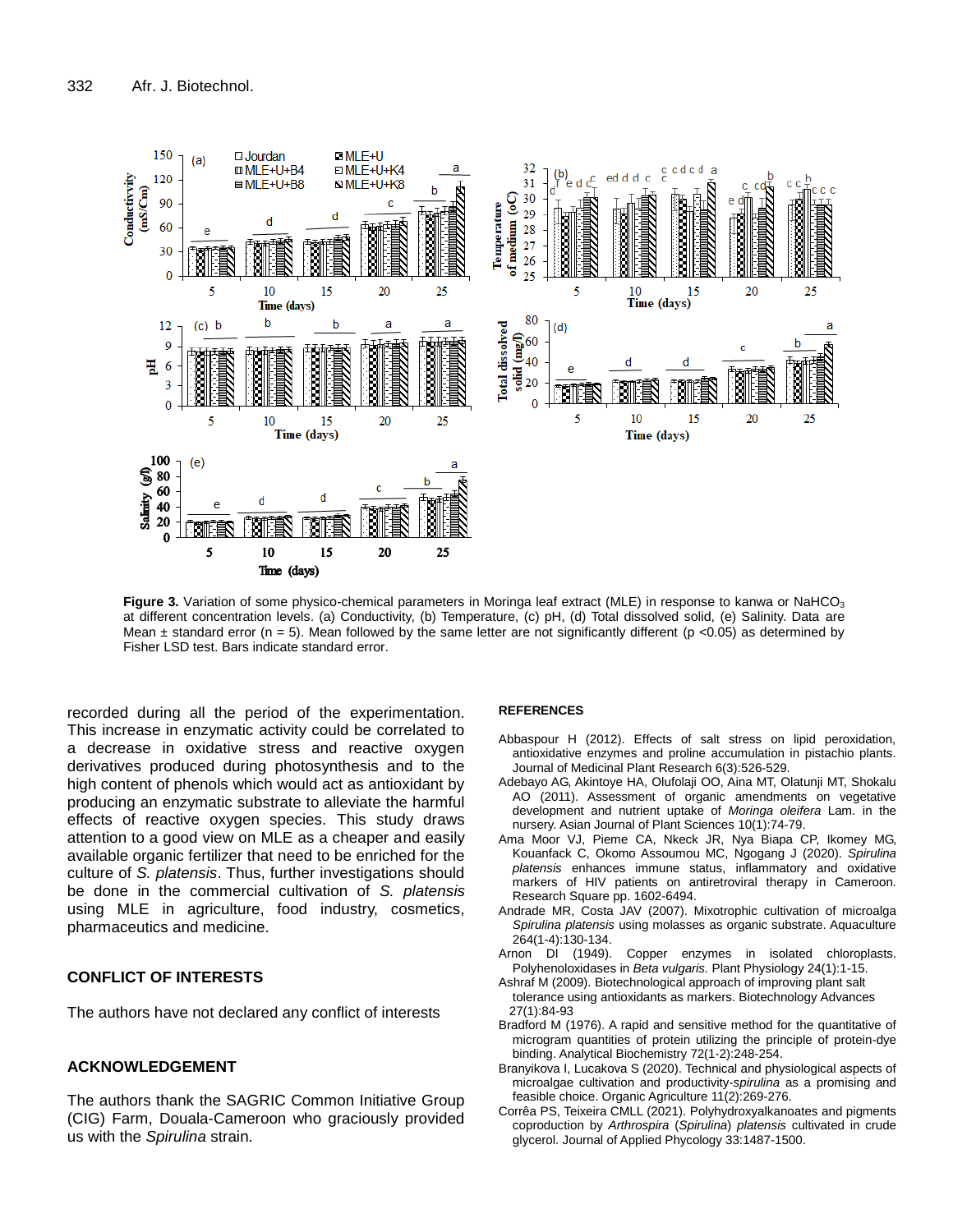- Depraetere O, Deschoenmaeker F, Badri H, Monsieurs P, Foubert I, Leys N, Wattiez R, Muylaert K (2015). Trade-off between growth and carbohydrate accumulation in nutrient-limited *Arthrospira sp*. PCC 8005 studied by integrating transcriptomic and proteomic approaches. PLoS ONE 10(7):e0132461.
- Dubois M, Gilles KA, Hamil JK, Rebers PA, Smith F (1956). Colorimetric method for determination of sugars and related substances. Analytical Biochemistry 28(3):350-356.
- Emma Huertas I, Colman B, Espie GS, Lubian LM (2000). Active transport of CO<sub>2</sub> by three species of marine microalgae. Journal of Phycology 36(2):314-320.
- Göksan T, Zekeriyaoglu A, Ak I (2007). The growth of *Spirulina platensis* in different culture systems under greenhouse condition. Turkish Journal of Biology 31(1):47-52.
- Goulamabasse R (2018). *Spirulina*: Therapeutic activities and its interest in the fight against malnutrition in Madagascar, Ph.D Thesis, UFR pharmaceutical and biological sciences, University of Lille 135 p.
- Jarisoa T (2005). Adaptation of *Spirulina* from southern Madagascar to seawater culture. Development of production structures at the village level. Ph.D, Thesis University of Toliara, Madagascar, 129p.
- Jourdan JP (2013). Grow your *Spirulina*. Manual of artisanal culture for the production of *Spirulina*. Antenna Technology, 143p.
- Kahrizi S, Sedghi M, Sofalian O (2012). Effect of salt stress on proline and activity of antioxidant enzymes in ten durum wheat cultivars. Annals of Biological Research 3(8):3870-3874.
- Kasote DM, Katyare SS, Hegde MV, Bae H (2015). Significance of antioxidant potential of plants and its relevance to therapeutic applications. International Journal of Biological Sciences 11(8):982- 991.
- Khalafalla MM, Abdellatef E, Dafalla HM, Nassrallah AA, Aboul-Enein KM, Lightfoot DA, Eldeeb FE, El-Shemy HA (2010). Active principle from *Moringa oleifera* Lam. leaves effective against two leukemais and a hepatocarcinoma. African Journal of Biotechnology 9(49):8467- 8471.
- Khan S, Basra SMA, Afzal I, Wahid A (2017a). Screening of moringa landraces for leaf extract as biostimulant in wheat. International Journal of Agriculture and Biology 19:999-1006.
- Khan S, Basra SMA, Afzal I, Nawaz M, Rehman HU (2017b). Growth promoting potential of fresh and stored *Moringa oleifera* leaf extracts in improving seedling vigor, growth and productivity of wheat crop. Environmental Science and Pollution Research 24:7601-27612.
- Kosamia NM, Samavi M, Uprety BK, Rakshit SK (2020). Valorization of biodiesel by product crude glycerol for the production of bioenergy and biochemicals. Catalysts 10(6):609.
- Lupatini AL, Colla LM, Canan C, Colla E (2017). Potential application of microalga *Spirulina platensis* as a protein source. Journal of the Science of Food and Agriculture 97(3):724-732.
- Madkour F, Abd El-Wahab K, Hodam S (2012). Production and nutritive value of *Spirulina platensis* in reduced cost media. The Egyptian Journal of Aquatic Research 38(1):51-57.
- Magwell PFR (2017). Influence of sulphate salts on growth performance and biochemical analysis of *Spirulina platensis*. Master thesis, University of Douala. Douala-Cameroon, 111p.
- Markou G, Diamantis A, Arapoglou D, Mitrogiannis D, Gonzalez-Fernandez CUA (2021). Growing *Spirulina* (*Arthrospira platensis*) in seawater supplemented with digestate: Trade-offs between increased salinity, nutrient and light availability. Biochemical Engineering Journal 165:107815.
- Mellou F, Varvaresou A, Papageorgiou S (2019). Renewable sources: applications in personal care formulations. International Journal of Cosmetic Science 41(6):517-525.
- Mesquita SDS, Teixeira CMLL, Servulo EFC (2017). Carotenoids: properties, applications and market. Revista Virtual de Quimica 9:672-688.
- Miah MS, Phang SM, Chu WL, Hashim MA (2000). *Spirulina* culture in digested sago starch factory wastewater. Journal of Applied Phycology 12(3):395-400.
- Mia ML, Habib MAB, Hoque N, Islam MS (2019). A study on growth performance of *Spirulina platensis* in different concentrations of rotten

apple as a carbon source. International Journal of Excellence Innovation and Development 2(1):29-40.

- Molino A, Iovine A, Casella P, Mehariya S, Chianese S, Cerbone A, Rimauro J, Musmarra D (2018). Microalgae characterization for consolidated and new application in human food, animal feed and nutraceuticals. International Journal of Environmental Research and Public Health 15(11):2436. doi: 10.3390/ijerph15112436.
- Mostafa MS, Yassin EM, Michele PN (2016). Role of pH on antioxidants production by *Spirulina* (*Arthrospira*) *platensis*. Brazilian Journal of Microbiology 47(2):298-304.
- Moyo B, Masika PJ, Hugo A, Muchenje V (2011). Nutritional characterization of Moringa (*Moringa oleifera* Lam.) leaves. African Journal of Biotechnology 10(60):12925-12933.
- Mutanda T, Ranjith RK, Bux F (2014). Physico-chemical and biotic factors influencing microalgal seed culture propagation for inoculation of a large scale raceway pond. African Journal of Biotechnology 13(35):3607-3616.
- Nafee M, Nazish K, Shah R, Adila B (2013). Analysis of rock and sea salts for various essentials and inorganic elements. Journal of Science and Technology University of Peshawar 37(1):9-20.
- Ndjouondo JP, Dibong SD, Wamba FO, Taffouo VD (2017). Growth, productivity and some physico-chemical factors of *Spirulina platensis*  cultivation as influenced by nutrients change. International Journal of Botany 13(2):67-74.
- Nweze NO, Nwafor FI (2014a). Phytochemical, proximate and mineral composition of Leaf extracts of *Moringa oleifera* Lam. from Nsukka, South-Eastern Nigeria. IOSR Journal of Pharmacy and Biological Sciences 9(1):99-103.
- Nweze NO, Nwafor FI (2014b). Promoting increased *Chlorella sorokiniana* Shih and Krauss (*Chlorophyta*) biomass production using *Moringa oleifera* Lam. leaf extracts. African Journal of Biotechnology 13(53):4720-4725.
- Nyabuto D, Cao K, Mariga A, Kibue G, He M, Wang C (2015). Growth performance and biochemical analysis of the genus *Spirulina* under different physical and chemical environmental factors. African Journal of Agricultural Research 10(36):3614-3624.
- Ogbonna NC, Chukukwu EI (2018). Harvesting *Chlorella variabilis* biomass using *Moringa oleifera* seed-induced sedimentation. Journal of Advances in Biology & Biotechnology 18(4):1-11.
- Panjiar N, Mishra S, Yadav AN, Verma P (2017). Functional foods from cyanobacteria. in microbial functional foods and nutraceuticals (Gupta VK, Treichel H, Shapaval V, Antonio de Oliveira L, Tuohy MG eds, 314 p.
- Rady MA, Varma BC, Howladar SM (2013). Common bean (*Phaseolus vulgaris* L.) seedlings overcome NaCl stress as a result of presoaking in *Moringa oleifera* leaf extract. Scientia Horticulturae 162:63-70.
- Rangel-Yagui CO, Danesi EDG, de Carvalho JCM, Sato S (2004). Chlorophyll production from *Spirulina platensis*: Cultivation with urea addition by fed-batch process. Bioresource Technology 92(2):133- 141.
- Rodier J, Legube B, Marlet N, Brunet R (2009). Water analysis. 9th edition DUNOD, Paris, 1579p.
- Rusydi AF (2018). Correlation between conductivity and total dissolved solid in various type of water: A review. IOP Conference Series: Earth and Environmental Science 118(1):012019.
- Shah MR, Lutzu GA, Alam A, Sarker P, Kabir CMA, Parsaeimehr A, Liang Y, Daroch M (2018). Microalgae in aquafeeds for a sustainable aquaculture industry. Journal of Applied Phycology 30:197-213.
- Silva DF, Speranza L, Quartaroli L, Moruzzi R, Silva GH (2020). Separation of microalgae cultivated in anaerobically digested black water using *Moringa Oleifera* Lam. seeds as coagulant. Journal of Water Process Engineering 39:2214-7144.
- Singh S (2006). *Spirulina*: A Green gold mine. Paper presented at: Spirutech 2006. *Spirulina* cultivation: Potentials and prospects. Jabalpur, Madhya Pradesh.
- Singleton VL, Rossi JA (1965). Colorimetry of total phenolics with phosphomolybdic-phosphotungstic acid reagents. American Journal of Enology and Viticulture 16(3):144-158.
- Soni RA, Sudhakar K, Rana RS (2019). Comparative study on the growth performance of *Spirulina platensis* on modifying culture